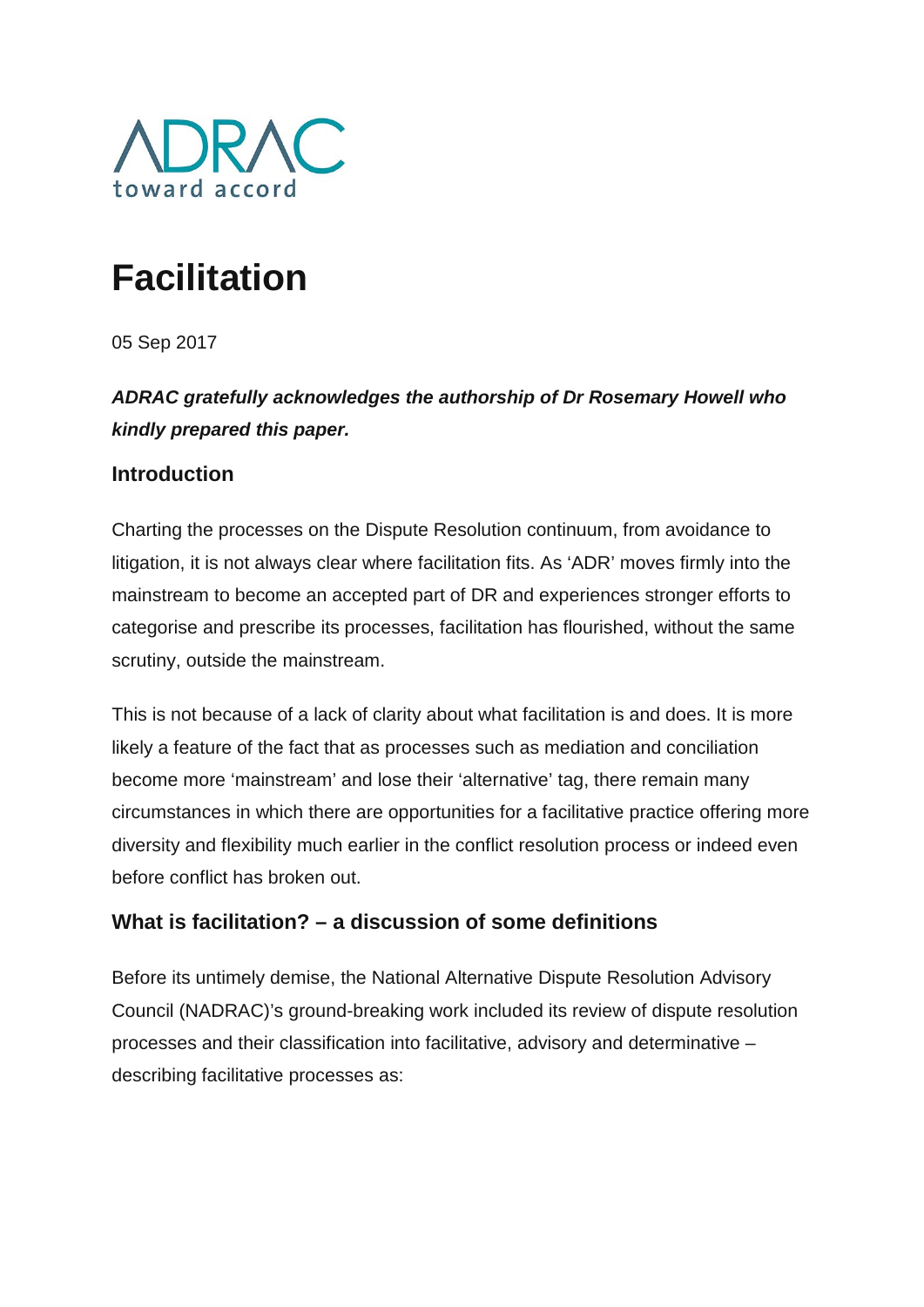*'processes involv[ing] a third party, often with no advisory or determinative role, providing assistance in managing the process of dispute resolution. These processes include mediation, conciliation and facilitation'.*

Its section on dispute resolution terms then defined facilitation as a:

*'process in which the parties (usually a group), with the assistance of a dispute resolution practitioner (the facilitator), identify problems to be solved, tasks to be accomplished or disputed issues to be resolved. Facilitation may conclude there, or it may continue to assist the parties to develop options, consider alternatives and endeavour to reach an agreement. The facilitator has no advisory or determinative role on the content of the matters discussed or the outcome of the process, but may advise on or determine the process of facilitation'.*

This definition has been adopted by other dispute resolution bodies such as the Australian Disputes Centre.

The NADRAC definition raises two important issues for comment. The first is to note that, as with NADRAC's definition of mediation, the definition focusses more on what facilitators do and what happens rather than what it is. Rather than being a deficiency, this recognises that facilitation has many faces and the things that make it so difficult to define are a reflection of its flexibility and versatility. As the mediation field pushes for a single, tighter and more prescriptive definition, facilitation has been allowed to flourish without the same drive to control and direct its operation.

The second point to note in the NADRAC definition is the reference to a 'dispute resolution practitioner'. Whilst this description of a facilitator is certainly appropriate where the facilitation is occurring 'in the shadow of the law' or in the face of a fullyformed dispute, there are many facilitators who operate in a space where there are no legal issues in play and in fact there may not be any conflict at all. Also, since engagement in mediation usually requires the parties, in their mediation agreement, to identify the substance of their dispute, some parties prefer facilitation where there is the opportunity to reflect on differences and work towards a good outcome without formally acknowledging (and possibly entrenching) a conflict.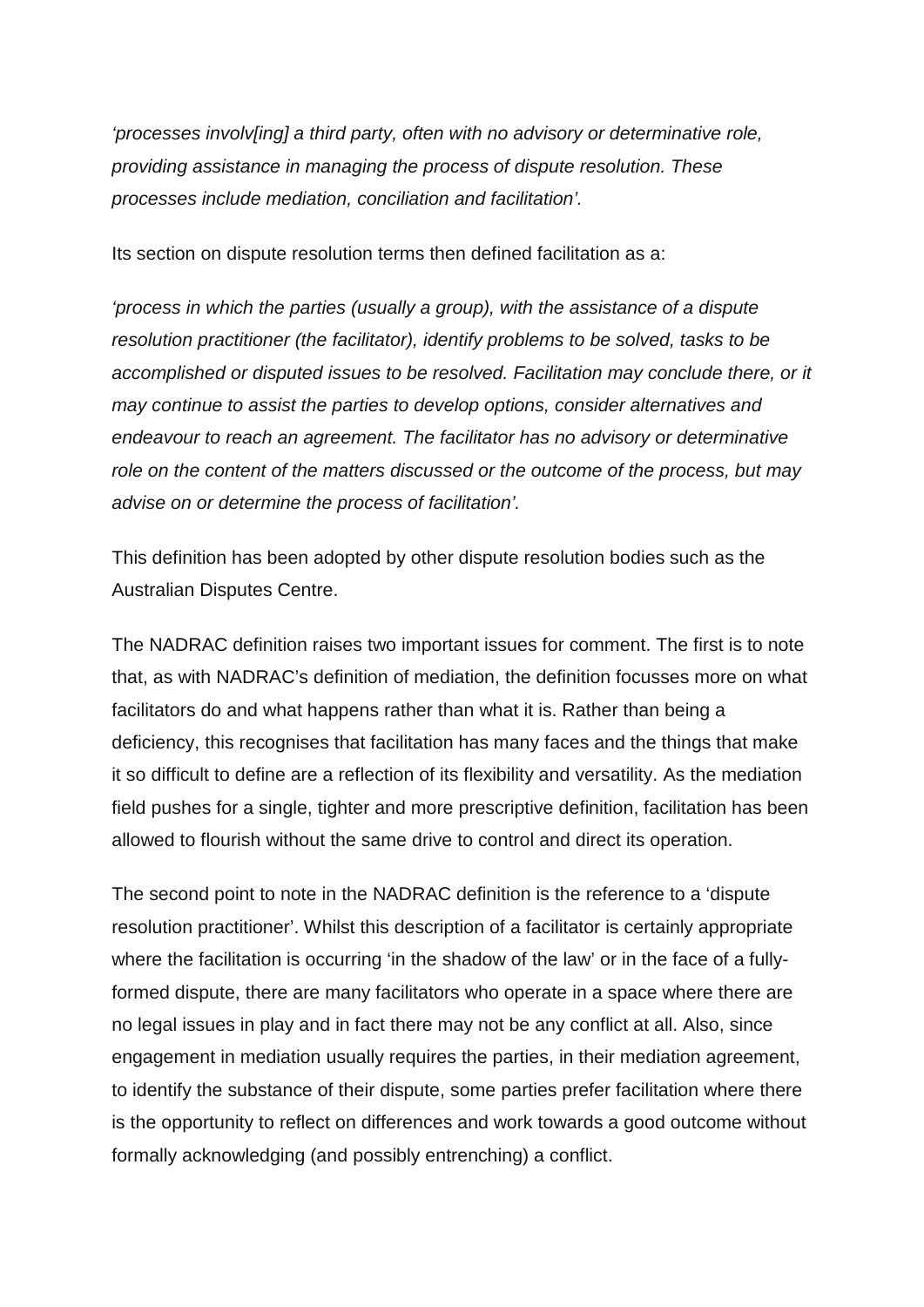As a consequence, many facilitators would say that a simple explanation of their role is to make it easy or convenient for groups to come together and achieve some movement or outcome.

#### **Types of facilitation**

The literature<sup>1</sup> explores facilitation by looking at the role of the facilitator and the form of the facilitation. Broadly speaking, a facilitator will either assume the role of independent, neutral party who is the keeper of the **process** only or a group member who is a content expert and accordingly has a role in both **process and content**. A number of influences determine this including what is culturally appropriate; what has been historically effective and what is necessary to engage and obtain the confidence of the group being facilitated.

Generally the form of facilitation is identified as being either basic (again this is a content only process) or developmental (process and content). There is a lot of discussion involving the benefits of the different types of facilitation which are covered well in Schwarz's definition:

*'A basic facilitator fulfills her responsibility to the group by designing an effective process for the group to accomplish its work, acting consistently with the core values, identifying for the group when members have acted inconsistently (or consistently) with principles of effective group behaviour and letting the group make free and informed choices on the basis of the facilitator's interventions. In addition, a developmental facilitator helps group members learn how to identify when they have acted inconsistently with principles of effective group behaviour, how to explore the conditions that create the ineffective behaviour and how to change these conditions to generate more effective behaviour.'*

#### **When is facilitation used?**

The author of the ADRAC paper on conciliation described it as a 'matrix of …practices' – a very useful expression which applies equally to facilitation. Part of the value of facilitation is in its many faces and usefulness in a range of different circumstances. It is probably impossible to describe all the applications however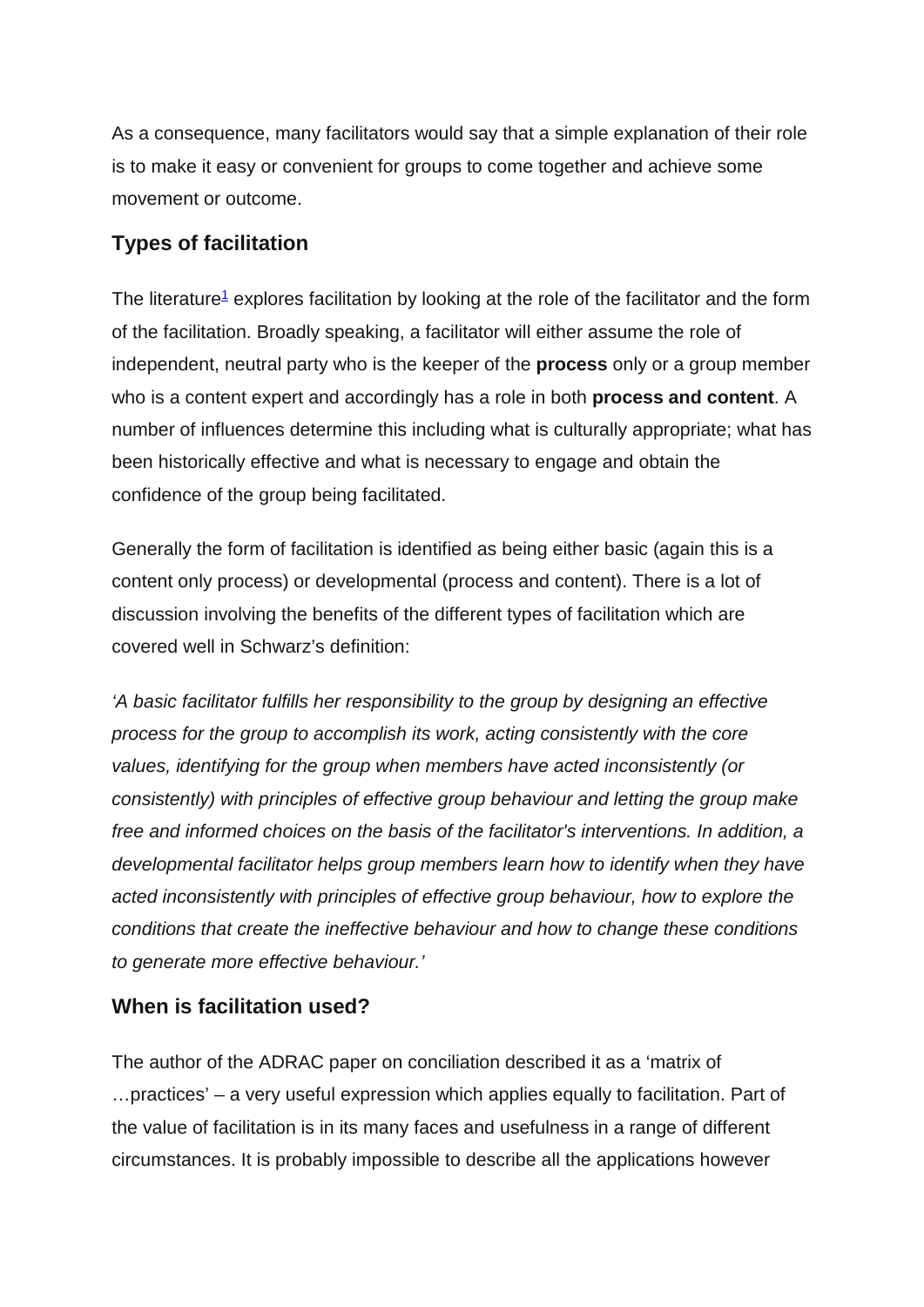some of the circumstances in which facilitation plays a useful role are when parties want:

- the skills of a process expert to help them develop and implement a situationspecific process to achieve the project, objective or purpose of the group
- to add a level of gravitas or formality to proceedings so as to maintain focus, encourage more cooperative and respectful behaviour and manage disruptive behaviour effectively
- assistance to investigate options, develop goals and define specific achievements
- an independent outsider with the skills to know when to intervene and when to let things play out

## **Core competencies and accreditation**

There are many facilitation training programs offered throughout Australia. These range from postgraduate subjects offered by universities such as the University of New South Wales (UNSW) and the University of Technology Sydney (UTS) to those offered by the International Association of Facilitators (IAF). There are also many privately offered programs. Regular professional development programs are also publicised via the Australasian Facilitators Network (AFN), a loose association of more than 900 facilitation professionals in Australia, New Zealand, South-East Asia and the Pacific who share information, expertise and training opportunities.<sup>2</sup>

Significant work has been undertaken by IAF, a worldwide professional body established to 'promote, support and advance the art and practice of professional facilitation'.

As is to be expected in a field whose practitioners operate in many different arenas, there is significant debate and discussion about how to define the skills of a competent facilitator.

The IAF has made a significant contribution to the debate via an international consultation with its members from which it developed the Facilitator Competencies Framework. This 'sets out the basic set of skills, knowledge, and behaviours that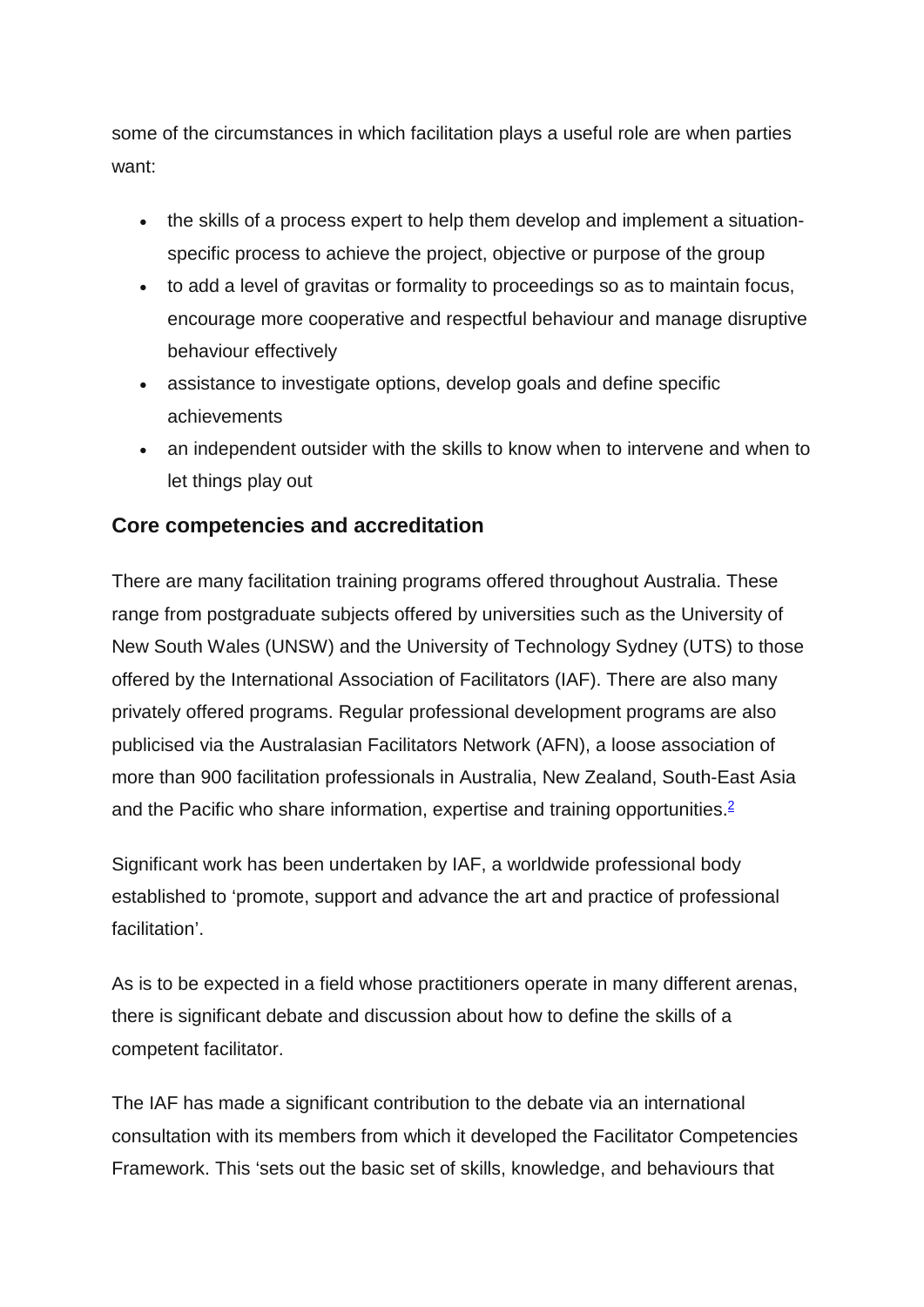facilitators must have in order to be successful facilitating in a wide variety of environments'.

The 5 elements cover:

- creating collaborative client relationships
- planning appropriate group processes
- creating and sustaining a participatory environment
- guiding group to appropriate and useful outcomes
- building and maintaining professional knowledge

The IAF has also taken a leadership role in the development of an industry accreditation scheme which awards the Certified Professional Facilitator (CPF) credential to facilitators who demonstrate proficiency in the application of the IAF core competencies model.

# **Styles of facilitation**

Whilst anecdotally it is apparent that there are many different styles of facilitation, and this is supported by the variety of training programs on offer, there is little research available to provide insight into the most widely-used facilitation processes.

The most recent study was undertaken in  $2006<sup>3</sup>$  and, while it set out to conduct a reflective practice survey of the language of facilitation it also provided useful data about the processes favoured by facilitators. The international call for participation in the survey produced 140 respondents with 60% having more than 10 years facilitation practice. The table below provides the data revealing the usage rate of different facilitation approaches.

| <b>Facilitation approaches</b>           | Number of respondents |
|------------------------------------------|-----------------------|
| Schwarz "Skilled facilitator"            |                       |
| Visual & Graphic Facilitation            |                       |
| Action Learning                          | 5                     |
| No such thing! (Depends on requirements) | 5                     |
| Future search                            | 6                     |

# **Table 1: Facilitation approaches used**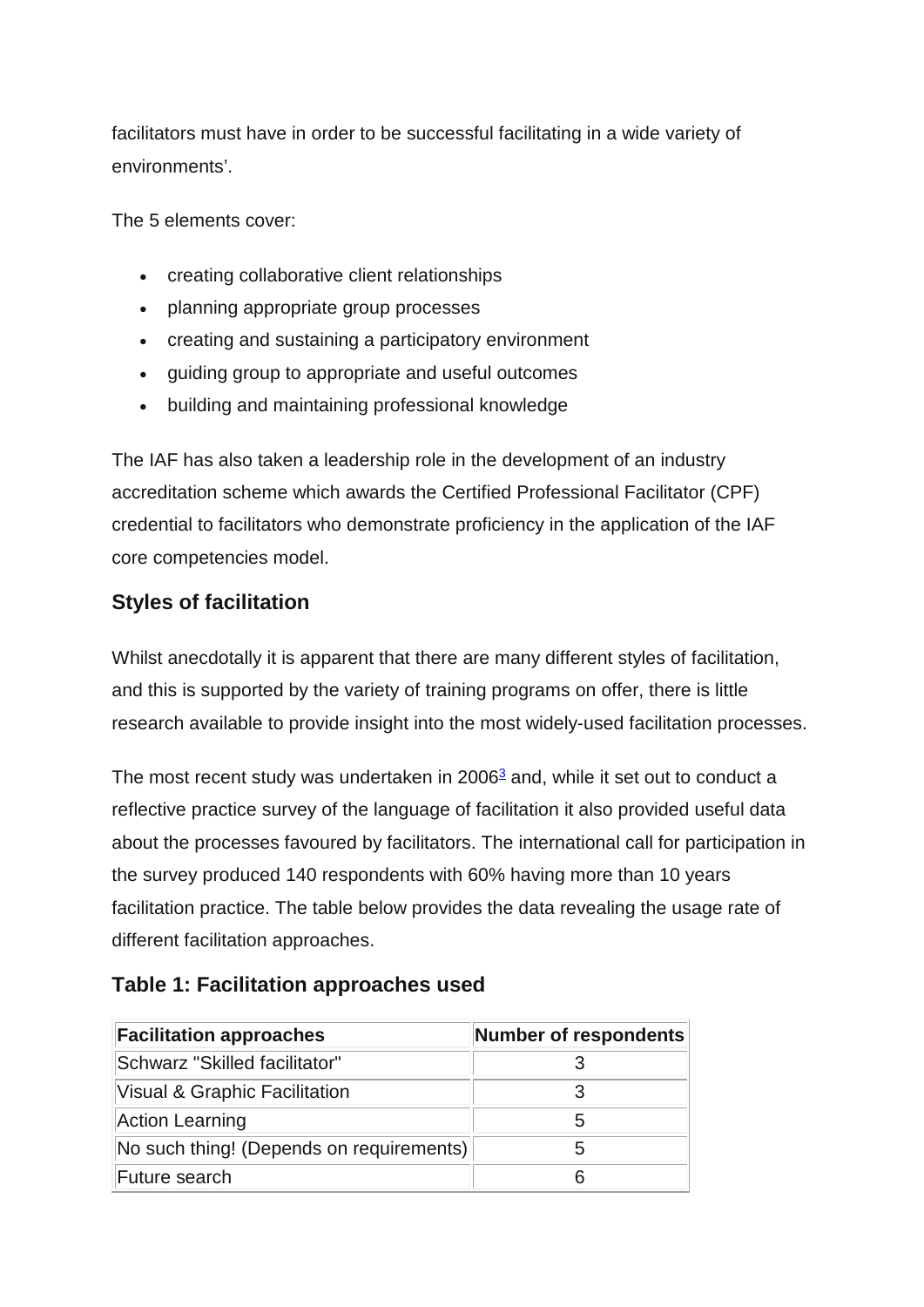| My Own                      | 6  |
|-----------------------------|----|
| Story/Narrative approaches  |    |
| <b>Experiential styles</b>  |    |
| Conventional approaches     | 10 |
| Other                       | 12 |
| World Café                  | 23 |
| Appreciative Inquiry        | 24 |
| Technology of Participation | 26 |
| Open Space Technology       | 45 |

This chart presents a strong message about diversity of practice. While there is currently a call to consider updating this 2006 research which is now quite dated, what the chart above does identify clearly is the very wide range of facilitation processes being used by practising facilitators. This can be contrasted with the mediation environment where a similar survey of practising mediators would be unlikely to identify more than 4 or 5 mediation models.

It would be interesting to discover what are currently the most widely used facilitation models in Australia. A search of online activity about the four most widely identified models on the chart above indicates that they still have relevance and active followers.

An informal survey of government and non-for profit users has demonstrated a widespread use of the World Café model in this country. As community consultation (which almost always requires some kind of facilitated process) becomes legislatively prescribed for many government departments, this process which accommodates large and diverse groups very effectively, appears to be becoming the model of choice  $\frac{4}{3}$ 

# **The future**

Looking forward, there are a number of challenges to be considered.

# **1. Managing the tension between flexibility, training and accreditation**

If, as has been suggested in this paper, flexibility is a desirable and valuable feature of facilitation, then issues of training and accreditation provide possible points of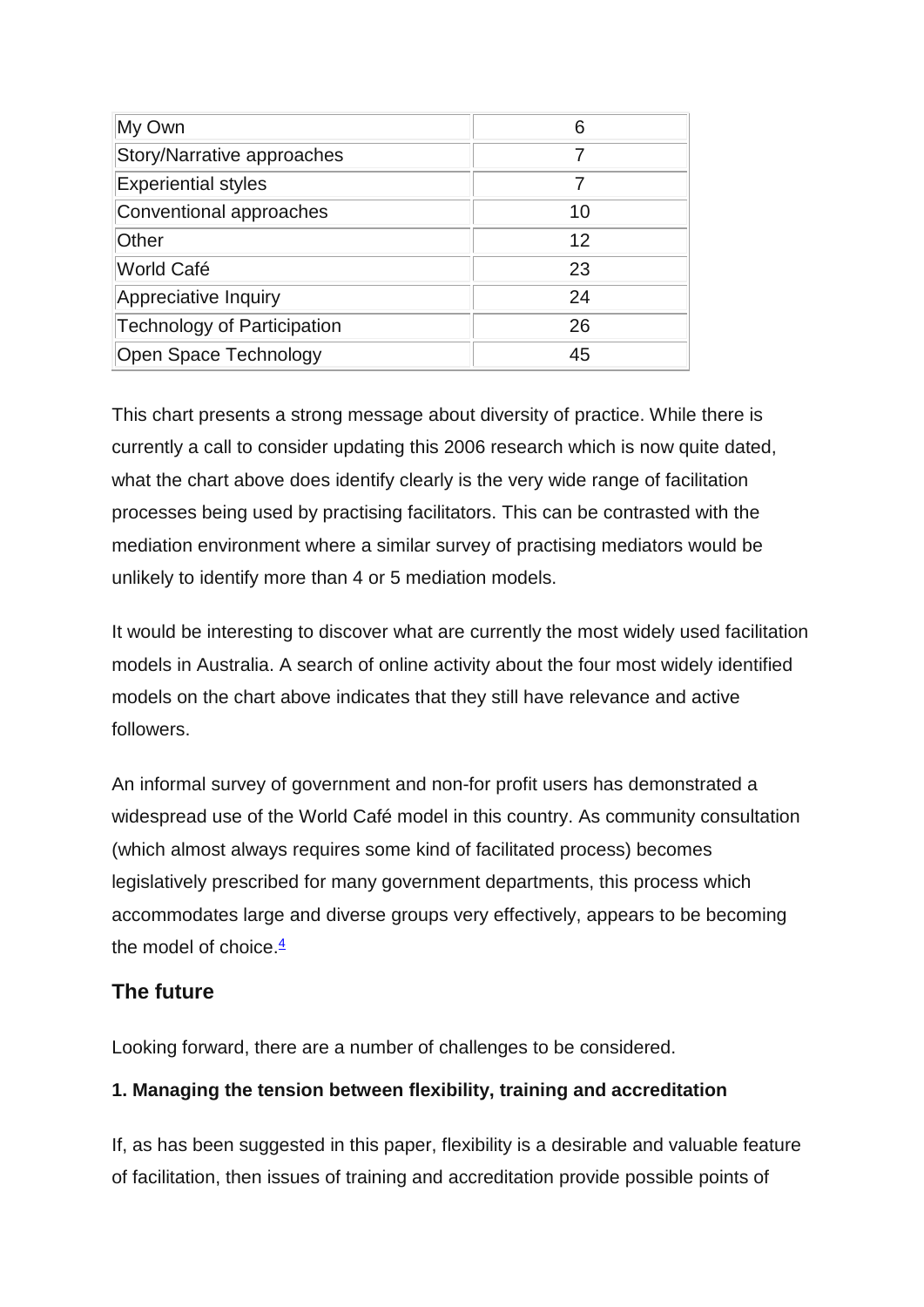friction. In the mediation field, for example, the national accreditation process binds mediators to a single mediation model – the facilitative model – and this reflects the fact that the dominant mediation training model is a facilitative one. By contrast, in the facilitation field, there does not appear to be a dominant training model or accreditation regime. Again this is a reflection of the diversity of the field and the absence of a single or dominant voice for facilitators.

Furthermore there is no evidence available that suggests that accreditation is a major factor for clients selecting a facilitation provider. The accreditation debate is in its infancy in this field and it is unlikely to be advanced without significant industry consultation and agreement about what accreditation should look like; whether there can be a single regulatory body for accreditation (as with Mediation) and what training courses will lead to accreditation.

#### **2. Considering the path to a facilitation 'profession'**

The mediation community and its academic commentators are currently engaged in a debate about whether mediation is a 'profession' and, if so, what is the agreed definition and ethical framework in which mediation sits. Scrutiny of current facilitation literature does not appear to identify the same kind of debate within the facilitation community. However, the pressure for professional recognition often emerges from competitive pressures and the desire of professionals to give clients a signal about differentiation. Given the increased competition from growing numbers of trained facilitators, this issue is sure to arise in the foreseeable future.

## **Suggested reading:**

Schwarz, R. (1994) *The Skilled Facilitator:* Wiley Canada Rixon, A; Rixon, S; McWaters, V. (2006) *Exploring the Language of Facilitation.* Group Facilitation: A Research and Applications Journal, Number 7, 2006

Hunter, D; Bailey, A; Taylor, B. (1994) *The Art of Facilitation,* Tandem Press Auckland

Hogan, C. (2002) *Understanding Facilitation: Theory and Principles:* London Kogan Page